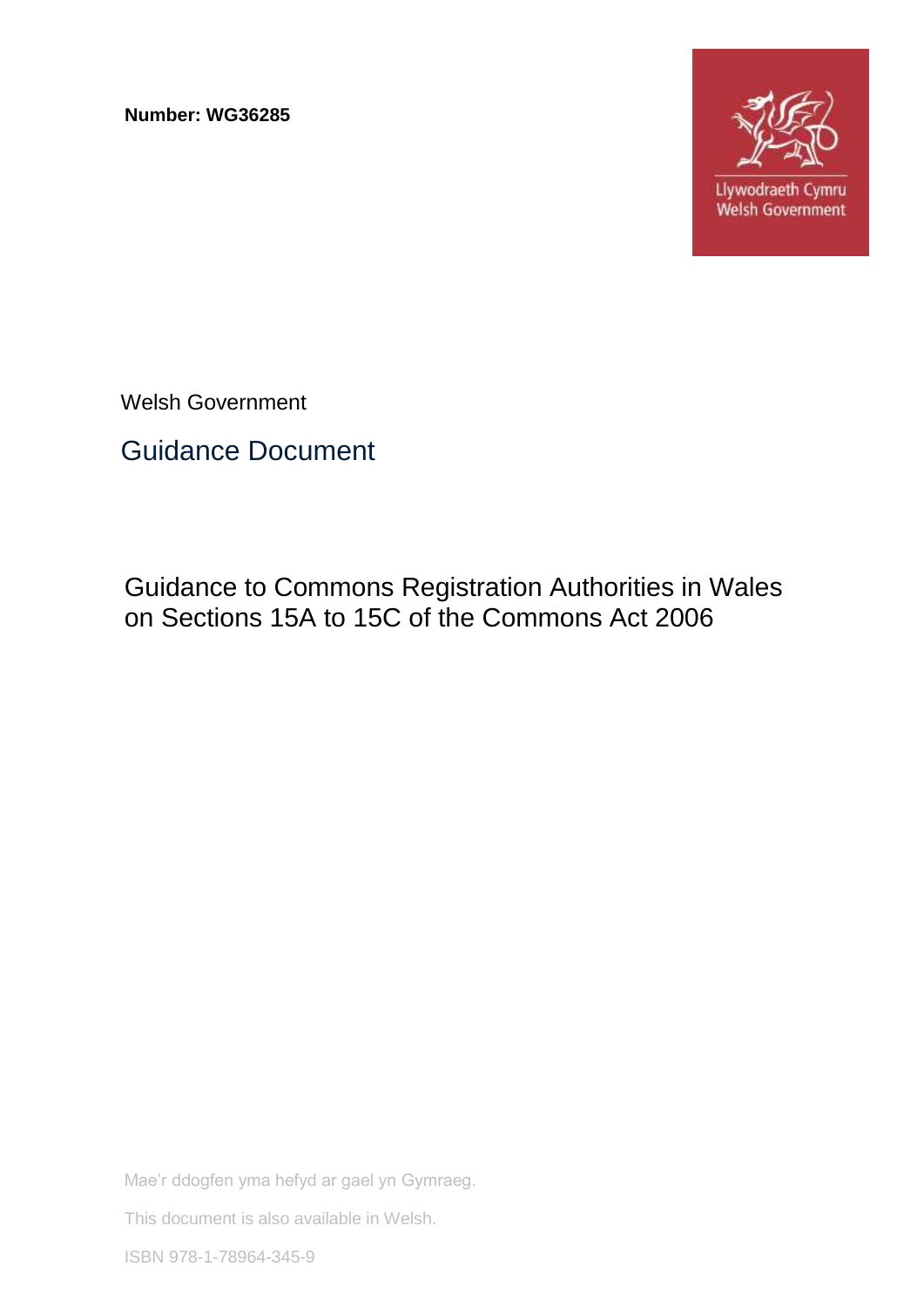# **Contents**

|                                                                                | Introduction                                                                                                                                                                         |    |  |  |
|--------------------------------------------------------------------------------|--------------------------------------------------------------------------------------------------------------------------------------------------------------------------------------|----|--|--|
|                                                                                | <b>Chapter 1: Landowner Statements</b>                                                                                                                                               |    |  |  |
|                                                                                | What has changed?                                                                                                                                                                    | 2  |  |  |
|                                                                                | What is a landowner statement?                                                                                                                                                       | 2  |  |  |
|                                                                                | Who is affected by the changes?                                                                                                                                                      | 3  |  |  |
| ۰                                                                              | Procedure for submitting landowner statements                                                                                                                                        | 4  |  |  |
| ۰                                                                              | <b>Maintaining registers</b>                                                                                                                                                         | 5  |  |  |
| $\overline{\phantom{a}}$                                                       | Removal of entries from registers                                                                                                                                                    | 6  |  |  |
|                                                                                | Fees                                                                                                                                                                                 | 7  |  |  |
|                                                                                | Where can copies of the landowner statement application form be found?                                                                                                               | 7  |  |  |
| Chapter 2: Exclusion of the right to apply under section 15(1) of the 2006 Act |                                                                                                                                                                                      |    |  |  |
|                                                                                | What has changed?                                                                                                                                                                    | 8  |  |  |
| $\overline{\phantom{a}}$                                                       | What is a trigger event?                                                                                                                                                             | 8  |  |  |
| ۰                                                                              | What is a terminating event?                                                                                                                                                         | 9  |  |  |
|                                                                                | Who is affected by the change?                                                                                                                                                       | 10 |  |  |
| $\overline{\phantom{0}}$                                                       | How will Commons Registration Officers know if the right to apply is excluded?                                                                                                       | 11 |  |  |
| -                                                                              | Should Commons Registration Authorities check whether the right to apply has<br>been excluded before formally accepting applications to register land as a town<br>or village green? | 12 |  |  |
|                                                                                | Who are the relevant Local Planning Authorities?                                                                                                                                     | 12 |  |  |
|                                                                                | Circumstances where exclusion applies to only part of the land                                                                                                                       | 12 |  |  |
|                                                                                | What happens where a trigger events and its corresponding terminating event<br>has occurred on land?                                                                                 | 13 |  |  |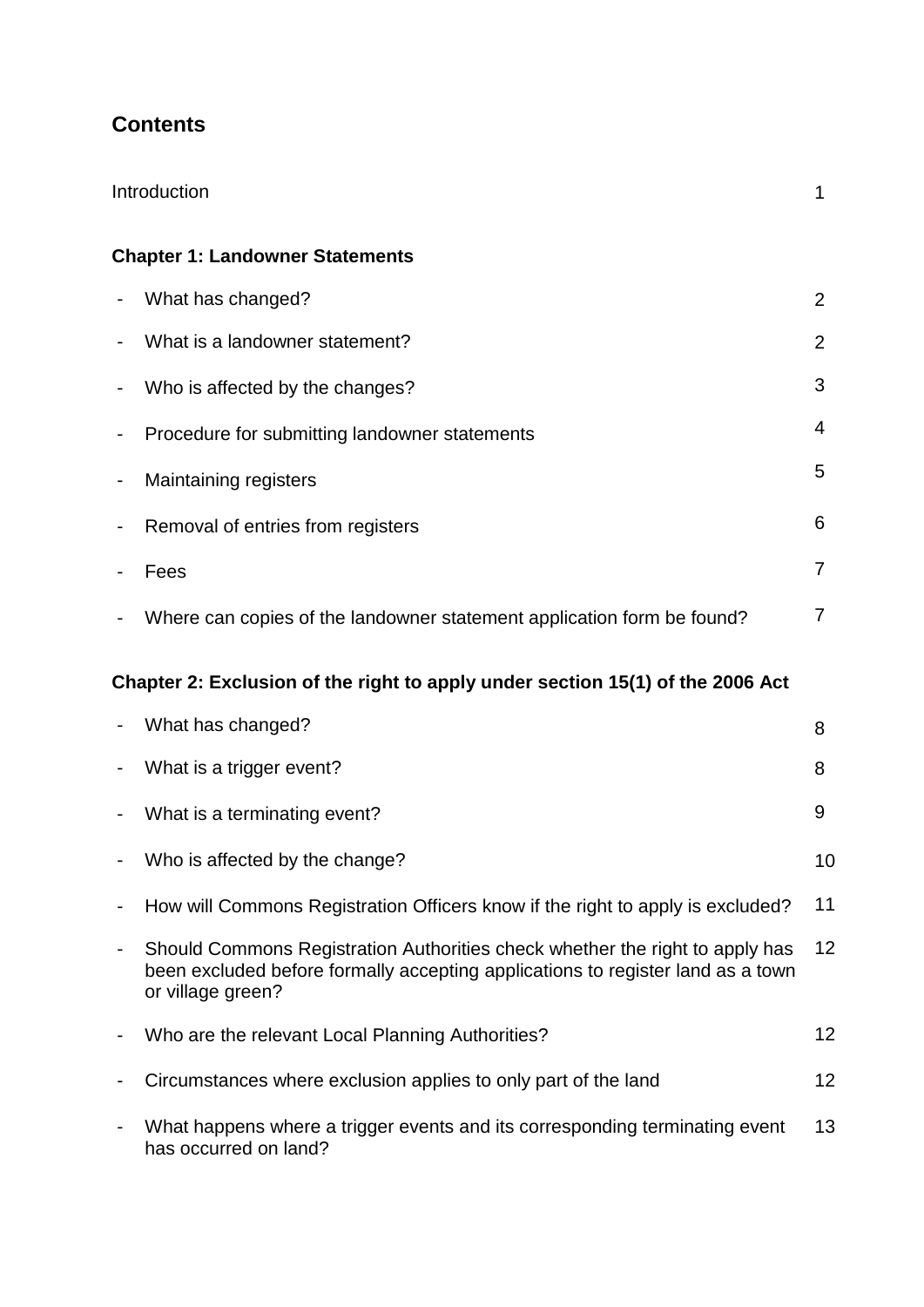# **Chapter 3: Transitional Provisions**

- What happens where an application to register land as a town or village green is submitted before the commencement of the new legislation? 14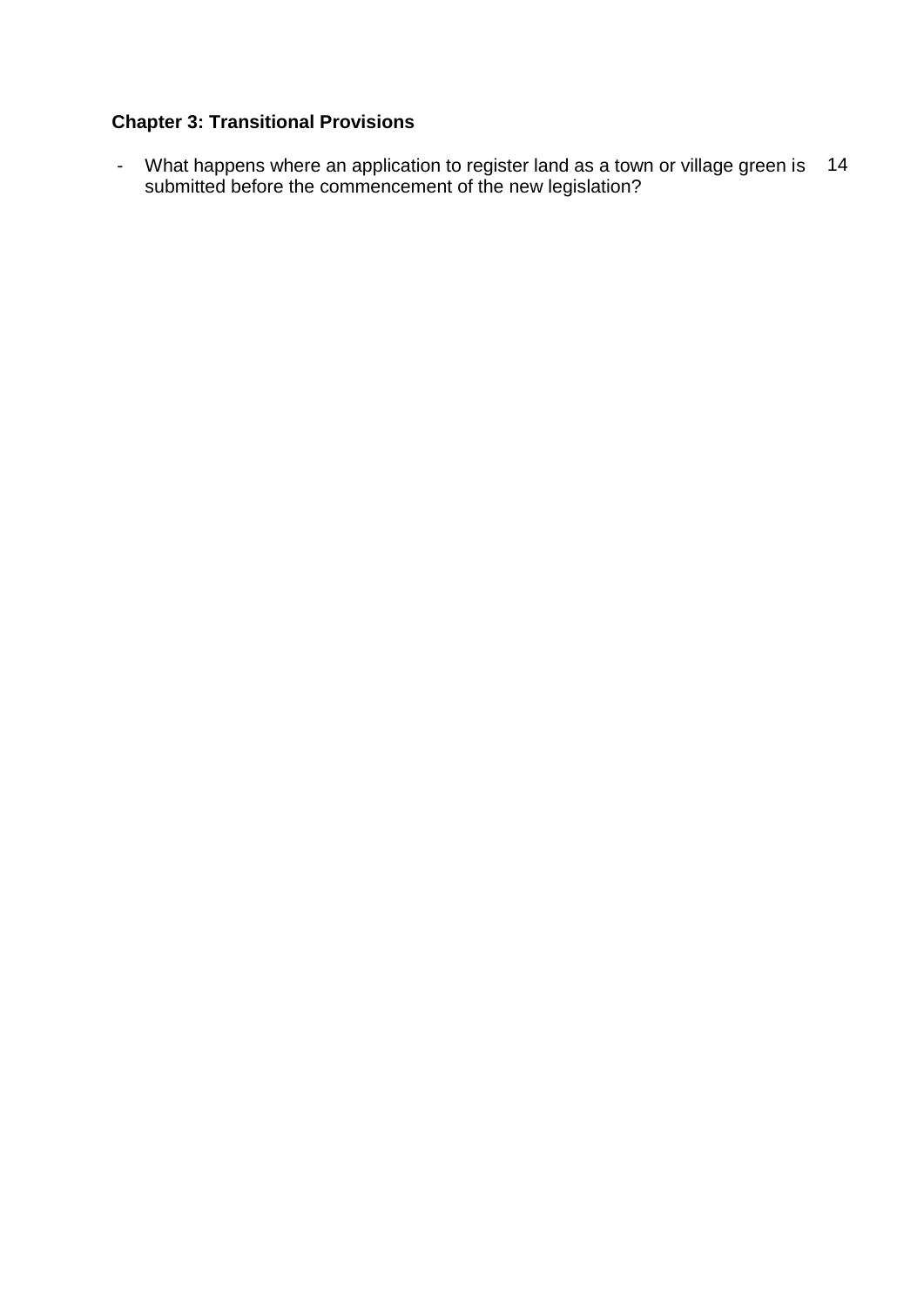# **INTRODUCTION**

- 1. This guidance is for commons registration authorities in Wales and should not be considered an authoritative statement of the law, which is ultimately a matter for the courts.
- 2. In December 2013, the Welsh Government issued the *'Positive Planning – Proposals to reform the planning system in Wales'* consultation paper, which set out proposals to improve the town and village green process in Wales, including:
	- Enable owners of land to submit a statement to their Commons Registration Authority, the effect of which is to bring to an end any period during which persons have indulged in lawful sports and pastimes on the land, and therefore restricting the ability for land to be registered as a town or village green; and
	- Prohibit applications being made to register land as a town or village green where such land has entered the planning system<sup>1</sup>
- 3. These proposals were met with positive responses and were introduced in the Planning (Wales) Act 2015 ("the 2015 Act").
- 4. A further consultation paper (*"Town and Village Greens"*) was issued by the Welsh Government in October 2017 and set out proposals to commence the relevant sections of the 2015 Act relating to reforms to the town and village green process, along with the making of regulations governing the procedure relevant to the deposit of a landowner statement.
- 5. Responses were positive and the commencement of relevant sections of the 2015 Act and the Town and Village Greens (Landowner Statements) (Wales) (No.2) Regulations 2018 ("the 2018 Regulations") came into force on 22 October 2018.

**.** 

<sup>&</sup>lt;sup>1</sup> Schedule 1B to the Commons Act 2006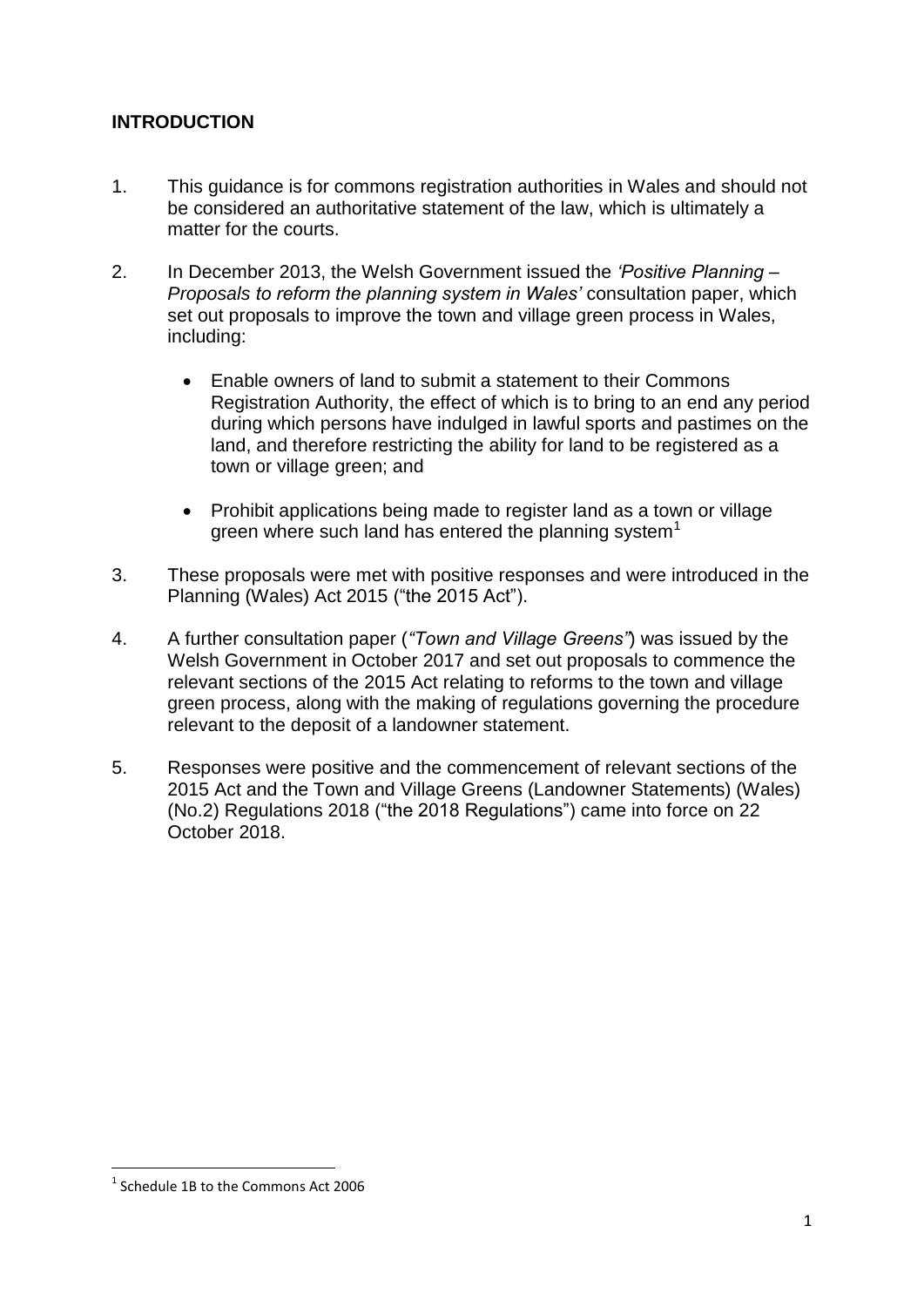## **CHAPTER 1: LANDOWNER STATEMENTS**

#### **What has changed?**

- 6. Sections 52 and 53 of, and Schedule 6 to the 2015 Act amends the law on registering land as a town or village green by applying sections 15A and 15C of the Commons Act 2006 ("the 2006 Act") to Wales, as well as inserting new schedule 1B into the 2006 Act.
- 7. Section 15A of the 2006 Act allows owners of land to deposit a landowner statement with the relevant Commons Registration Authority, the effect of which brings to an end any period of recreational use 'as of right' over the land to which the statement relates. Section 52 of the 2015 Act amends Section 15A of the 2006 Act so it applies to Wales.
- 8. Section 15C of the 2006 Act excludes the right of a person to apply for the registration of a town or village green in certain specified circumstances ("trigger events"). It also provides where the right of a person to apply for registration ceases because of the occurrence of a trigger event, such right only becomes exercisable again in the event of other specified circumstances ("terminating events"). Section 53 of the 2015 Act amends Section 15C of the 2006 Act so it applies to Wales.
- 9. The trigger and terminating events are specified in Schedule 6 of the 2015 Act, which are introduced by a new Schedule to the 2006 Act (Schedule 1B).
- 10. The Town and Village Greens (Landowner Statements) (Wales) Regulations 2018 ("the 2018 Regulations") prescribe the form and processes for the depositing of, and recording of information relating to landowner statements.
- 11. Sections 52 and 53 of, and Schedule 6 to the 2015 Act commenced on 22 October 2018. The 2018 Regulations came into force on 22 October 2018.

#### **What is a landowner statement?**

- 12. A landowner statement is a statement deposited with Commons Registration Authorities which brings to an end any period of recreational use 'as of right' over the land to which a statement applies.
- 13. Where a landowner statement is deposited with the relevant Commons Registration Authority, the 2018 Regulations require it to be accompanied by a map which shows the land to which the statement relates, along with a relevant fee.
- 14. One of the criteria for registering land as a town or village green is the land has been used 'as of right', which means without permission, force and secrecy for at least 20 years. The effect of depositing a landowner statement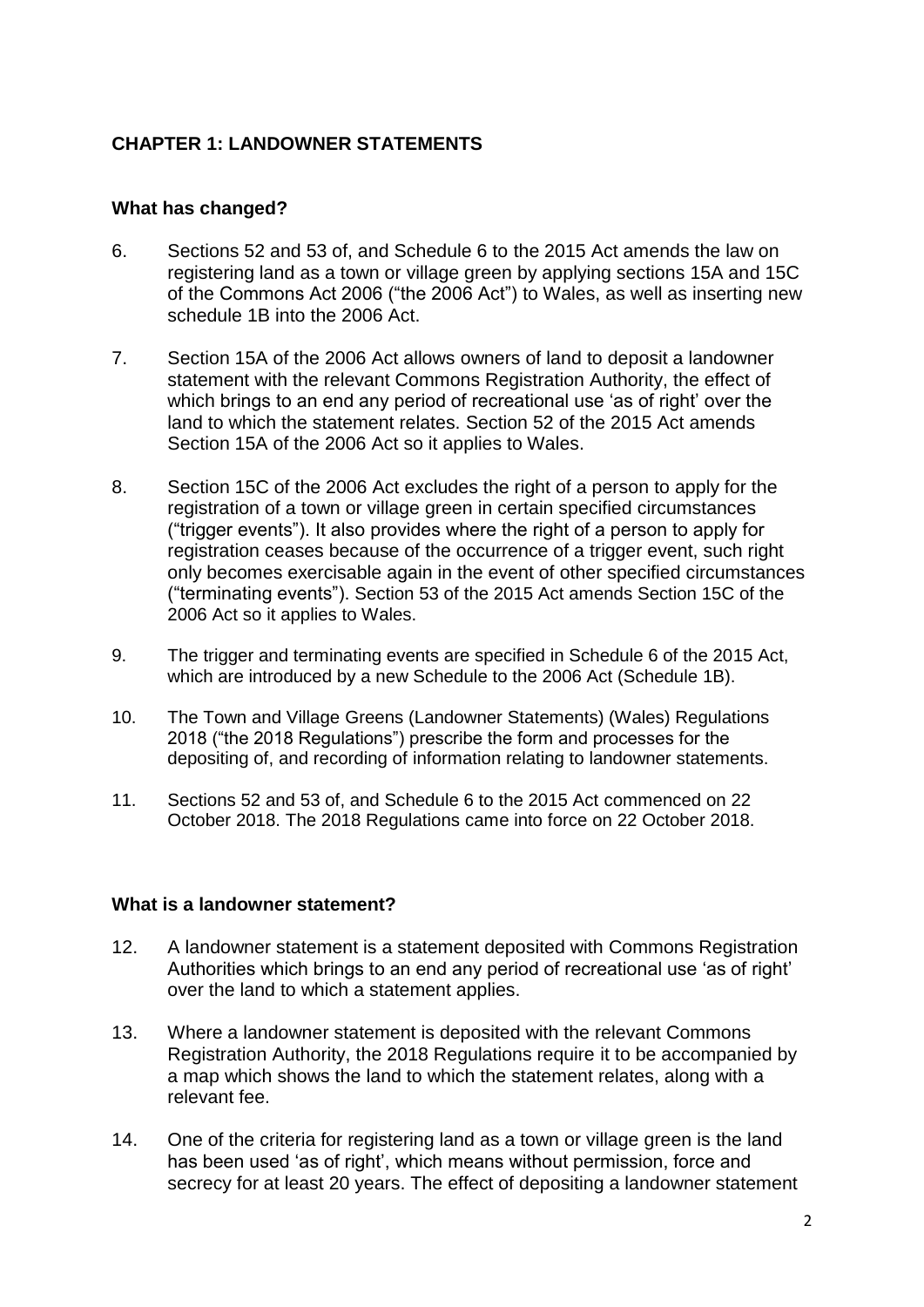is to interrupt any such period of use of the land shown in the corresponding map and described in the statement.

- 15. Section 15A(2) of the 2006 Act does not prevent a new period of use commencing when a landowner statement is deposited. Therefore, if recreational use 'as of right' of the land were to continue once a landowner statement is deposited, a new 20 year period of requisite use could begin to accrue. However, if another landowner statement is deposited within 20 years of the previous deposit, then it will again prevent any recreational users of the land reaching the 20 years use required by the registration criteria for town and village greens.
- 16. For land which has been subject to recreational use as of right for 20 years or more before a landowner statement is deposited, the deposit of such a statement would trigger the two year period of grace which allows applications to be made to register land as a town or village green. Such applications would rely on the qualifying criteria provided by section 15(3) of the 2006 Act (i.e. where use of the land as of right has ceased).

### **Who is affected by the changes?**

- 17. The changes introduced by the new legislation will predominately affect landowners, Commons Registration Authorities and recreational users of land.
- 18. Landowners will be affected as should they wish to bring to an end any period of recreational use 'as of right' over their land, they will now be required to deposit a statement to the relevant Commons Registration Authority to this effect.
- 19. Similarly, Commons Registration Authorities will be required to manage, publicise and maintain a register of all landowner statements deposited with them.
- 20. Recreational users of land will be affected by the deposit of landowner statements because it will bring an end to any period during which they have used the land as of right. When a landowner statement is deposited in relation to land which has been used as of right for recreation for at least 20 years, it would trigger the two year period of grace when applications can be made to register the land as a town or village green.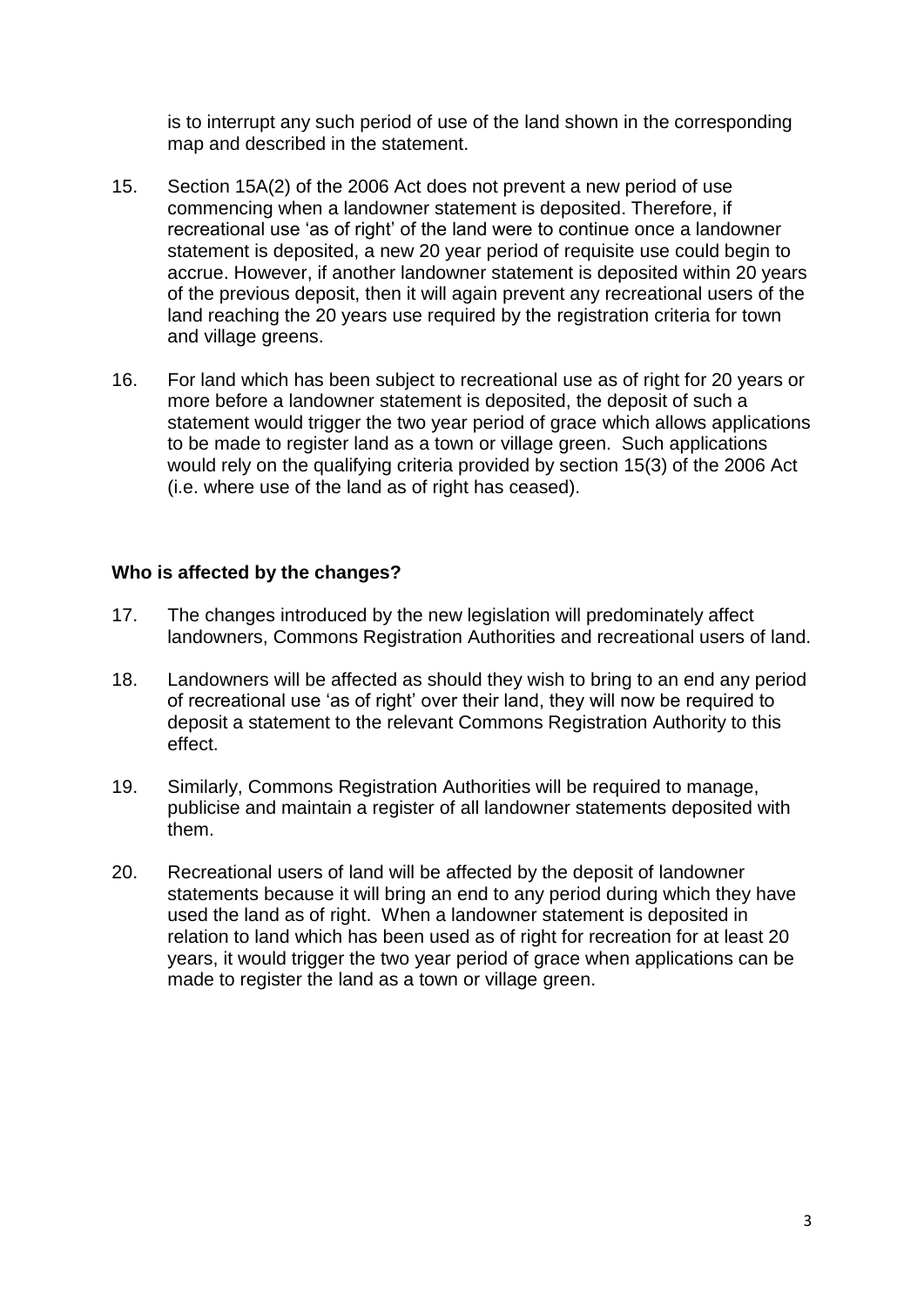# **Procedure for submitting landowner statements**

## *Validation*

- 21. Upon receipt of a landowner statement, Commons Registration Authorities will need to ensure a landowner statement is:
	- In the form prescribed by Schedule 1 to the 2018 Regulations, or in a form substantially to the like effect, with such insertions or omissions as are necessary in a particular case;
	- Signed by every owner of the relevant land, or by a duly authorised representative;
	- Signed by the secretary, or some other duly authorised officer of every owner of the relevant land which is a body corporate or an unincorporated association;
	- Accompanied by an Ordnance Map, at a scale of not less than 1:10,560, showing the boundary of the relevant land in coloured edging; and
	- The relevant fee (if any).

### *Acknowledgement of an application*

- 22. Where a Commons Registration Authority considers all the requirements in paragraph 21 have been met, acknowledgement of receipt should be sent to applicants as soon as practicable.
- 23. In circumstances where the requirements in paragraph 21 are considered not to have been met, Commons Registration Authorities must give notice to applicants identifying the requirement(s) which do not accord with the validation of a statement and set out the reasons why the requirement(s) has / have not been complied with.

### *Publicity and notification requirements*

- 24. Where a valid landowner statement has been deposited, the Commons Registration Authority will be required to undertake certain publicity and notification requirements, as prescribed in Regulation 6(4) of the 2018 Regulations.
- 25. Commons Registration Authorities must:
	- Publish a notice on their website confirming deposit of a landowner statement and accompanying documentation;
	- Serve notice on any person who has asked to be informed of all landowner statements which have been deposited with a Commons Registration Authority (subject to an email or postal address having been given to the relevant Commons Registration Authority); and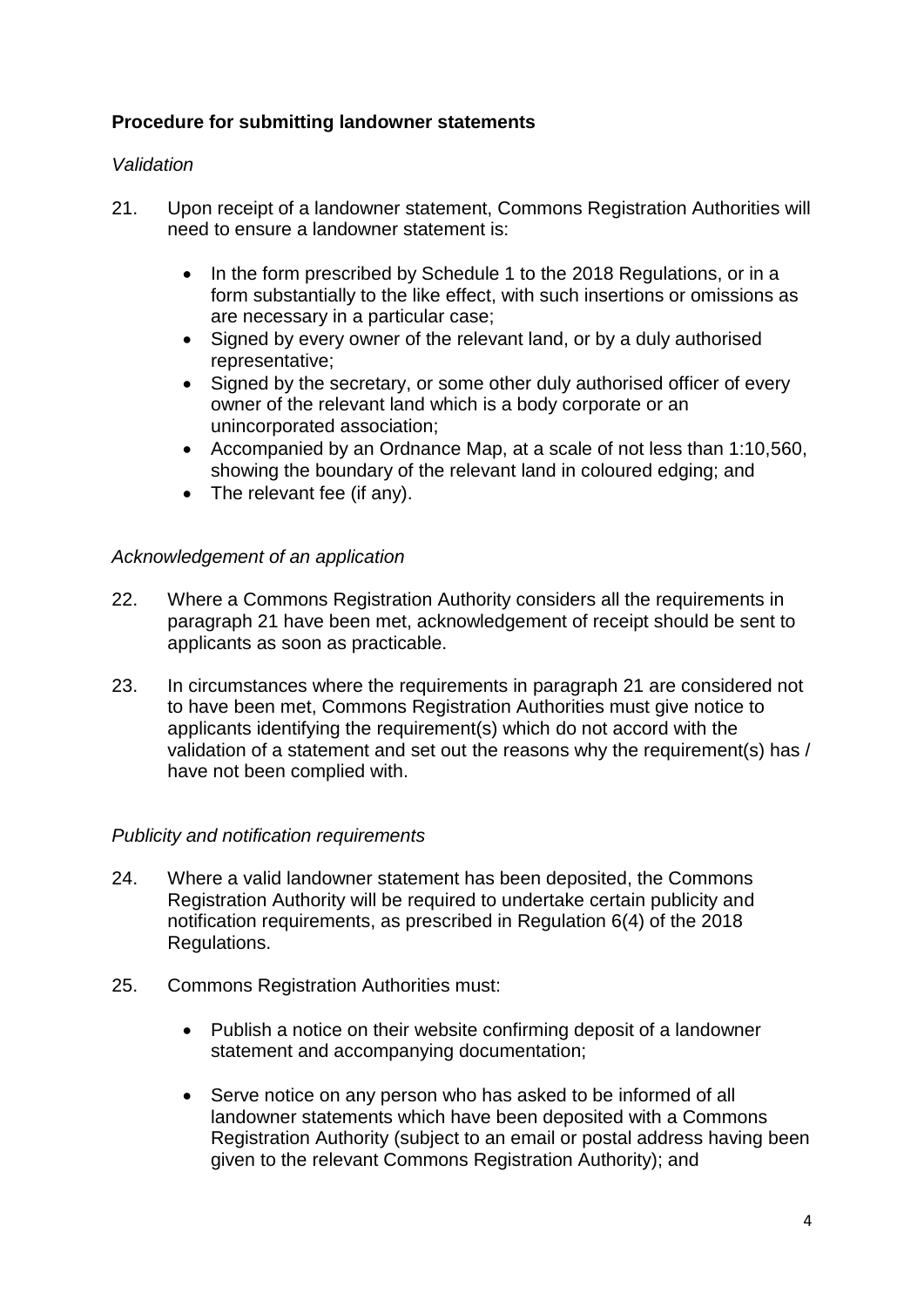- Displaying notice a landowner statement has been deposited for at least 60 days at or near at least one obvious place of entry to the relevant land, or where there are no such places, at least one conspicuous place on the boundary of such land.
- 26. The form of the notice is contained in Schedule 2 to the 2018 Regulations and provides key information relating to the relevant Commons Registration Authority and the landowner statement itself, including a map and a description of the land.
- 27. There is no specified time for how long notice should be published on a Commons Registration Authority's website; however, it is expected to be at least the same length of time as the notice is displayed at or near the site (i.e. a minimum of 60 days).
- 28. Regarding the requirement of displaying notice at or near the site, the 2018 Regulations prescribe for Commons Registration Authorities to display at least one notice. It will be for Commons Registration Authorities to determine how many notices are required for each case, depending on the size of the land, the number of entry points etc.
- 29. Once a notice has been displayed by a Commons Registration Authority, there will no formal requirement to revisit and maintain these notices during the minimum 60 day period if they are removed, obscured or defaced (through no fault of the Commons Registration Authority) as once the notice(s) has been displayed, the relevant Commons Registration Authority is considered to have complied with the requirements set out in the 2018 Regulations<sup>2</sup>.
- 30. However, if a Commons Registration Authority is informed a notice has been removed, obscured or defaced, it would be good practice to display a new notice.

# **Maintaining registers**

**.** 

- 31. All Commons Registration Authorities are required to keep and maintain registers of all landowner statements (including accompanying information and documentation) received by them.
- 32. The Welsh Government is currently undertaking a project to develop and introduce electronic registers for common land in Wales. Until this has been implemented, Commons Registration Authorities are required to retain and maintain a paper copy of the register. The 2018 Regulations require the paper copy of the register to be available for inspection by any person who requests it. However, the 2018 Regulations also require an electronic record of any landowner statements deposited under section 15A of the 2006 Act to be kept. This will assist the transfer of information to the proposed electronic

<sup>&</sup>lt;sup>2</sup> Regulation 6(6) of the Town and Village Greens (Landowner Statements) (Wales) Regulations 2018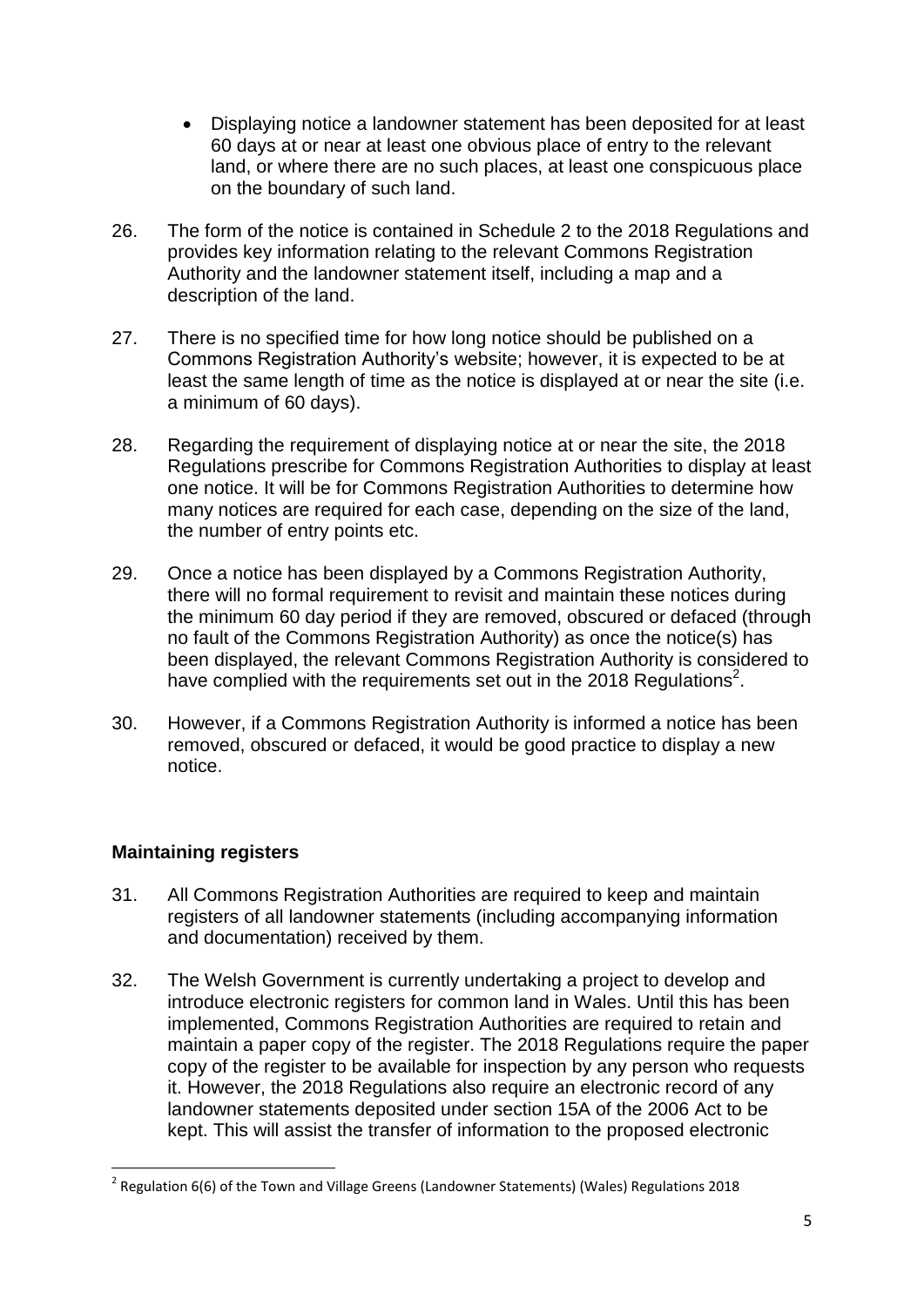register for common land in Wales. Whilst the 2018 Regulations do not require an electronic version of a register to be published or made available to the public, Commons Registration Authorities are encouraged to do so where practicable.

- 33. All registers must contain:
	- The contact details of the person in the Commons Registration Authority to whom enquiries about the register may be made;
	- An index of the contents of the register; and
	- Any other information which Commons Registration Authorities consider appropriate.
- 34. In respect of each landowner statement and map deposited with a Commons Registration Authority, all registers must contain the following information:
	- A copy of Part B of the landowner statement;
	- A copy of the map and any legend accompanying or forming part of the map;
	- The name and address, including the postcode, of the relevant owner(s);
	- The date of which the statement and map were deposited with the Commons Registration Authority; and
	- Details of the land delineated on the map, including:
		- The Ordnance Survey six-figure grid reference of a point within the area of land;
		- The name of the electoral ward, district or community in which the land is situated;
		- The address and postcode of those buildings on the land to which a postcode has been assigned; and
		- The name of the town or city which is nearest to the point referred to as part of the Ordnance Survey six-figure grid reference.
- 35. Commons Registration Authorities are required to keep their registers in such as manner as is suitable to enable a copy of any of the information contained in the register to be taken by, or for any person, who requests a copy from the relevant office (i.e. the office specified on the Commons Registration Authority's website, or the principle office of that authority).

### **Removal of entries from registers**

- 36. Commons Registration Authorities have the ability to remove an entry, or any part of an entry, which contains a material error in the landowner statement or accompanying map (i.e. an incorrect boundary outline).
- 37. However, before an entry (or part of an entry) is removed, Commons Registration Authorities must give the relevant land owner(s) notice of their intention to do so. Landowners will then have a period of 28 days starting with the date notice is sent to submit any revised information or documentation to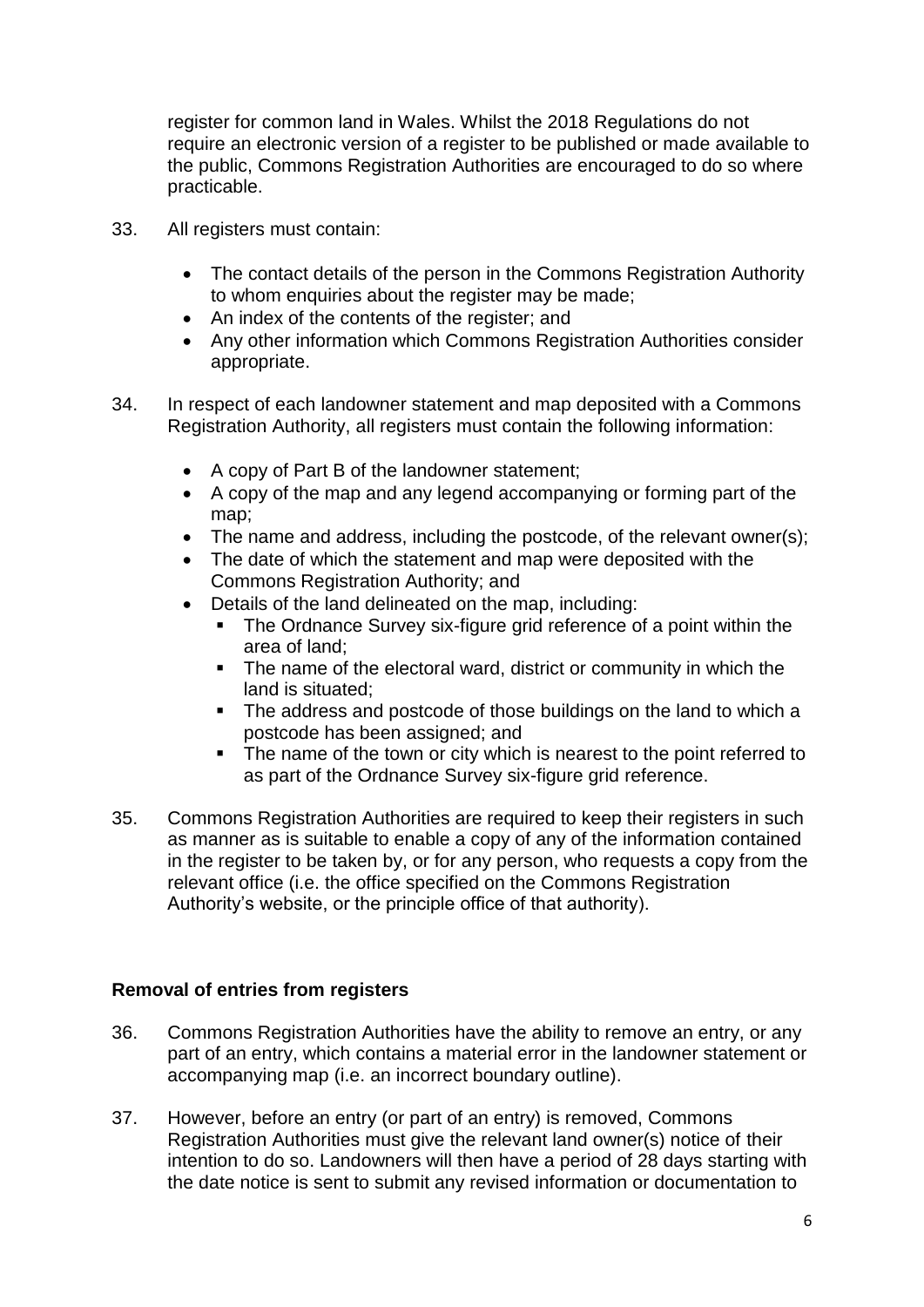the relevant Commons Registration Authority which remedies the material error(s) identified.

# **Fees**

**.** 

- 38. Where a landowner statement is deposited with a Commons Registration Authority, it must be accompanied by a relevant fee<sup>3</sup>, if one is specified. The 2018 Regulations do not specify fee amounts; instead, Commons Registration Authorities have the power to set their own fees for undertaking the work associated with processing and recording landowner statements.
- 39. However, we strongly encourage any fees set are reasonable, based on cost recovery and are kept under regular review to ensure they are commensurate with each Commons Registration Authority's costs.
- 40. Although there is no legal requirement to do so, Commons Registration Authorities are encouraged to publish their fees online for public viewing.

### **Where can copies of the landowner statement application form be found?**

- 41. A copy of the landowner statement application form is set out in Schedule 1 to the 2018 Regulations.
- 42. A copy of these Regulations can be found at: [www.legislation.gov.uk](http://www.legislation.gov.uk/)

 $3$  Regulation 4 of the Town and Village Greens (Landowner Statements) (Wales) Regulations 2018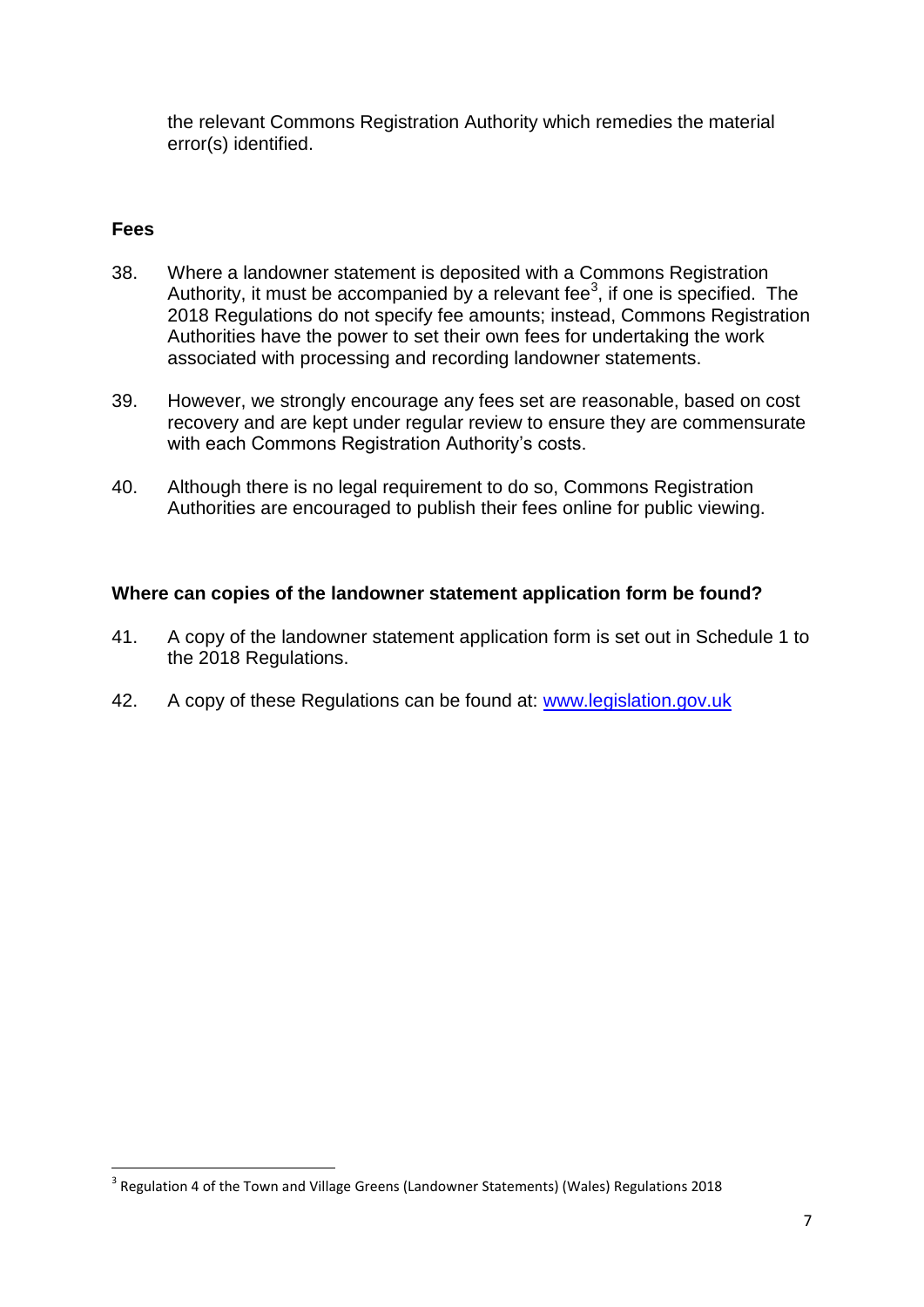## **CHAPTER 2: EXCLUSION OF THE RIGHT TO APPLY UNDER SECTION 15(1) OF THE COMMONS ACT 2006**

### **What has changed?**

- 43. The commencement of Section 53 and Schedule 6 of the 2015 Act amended the law on registering land as a town or village green by applying section 15C of the 2006 Act to Wales and inserting new schedule 1B into the 2006 Act.
- 44. Section 15C(1) of the 2006 Act excludes the right to apply when a prescribed event, known as a 'trigger event', has occurred within the planning system in relation to the land to which an application would relate.
- 45. At any time when the right to apply is excluded in respect of land due to a trigger event, Commons Registration Authorities cannot accept any application to register the land as a town or village green, even where a trigger event occurred prior to the commencement of section 15C of the 2006 Act. The right to apply remains excluded until a corresponding 'terminating event' occurs in respect of the land.
- 46. A list of the trigger and terminating events applicable in Wales are set out in Schedule 1B to the 2006 Act, which is inserted by section 53 of, and Schedule 6 to, the 2015 Act.

#### **What is a trigger event?**

- 47. Trigger events are events related to the development of land which occur within the planning system. Where any such event has occurred, the right to make an application to register land as a town or village green is excluded.
- 48. There are three trigger events in Schedule 1B to the 2006 Act, each of which relates to a specific planning mechanism *(see Table 1)*. For each trigger event, there are a number of corresponding terminating events.
- 49. There are no trigger events in relation to permitted development rights. Therefore, the exclusion will not apply to land on which permitted development has taken place, unless a trigger event has occurred in relation to the land for another reason.
- 50. If a trigger event has occurred on land then the right to apply to register it as a green is excluded. Therefore, a Commons Registration Authority cannot accept any application to register that land as a town and village green. This rule applies even when a trigger event occurred prior to commencement of section 15C. However, any applications made under section 15(1) of the Commons Act which are submitted to the Commons Registration Authority before the 22 October 2018 are unaffected by the trigger events.

### **What is a terminating event?**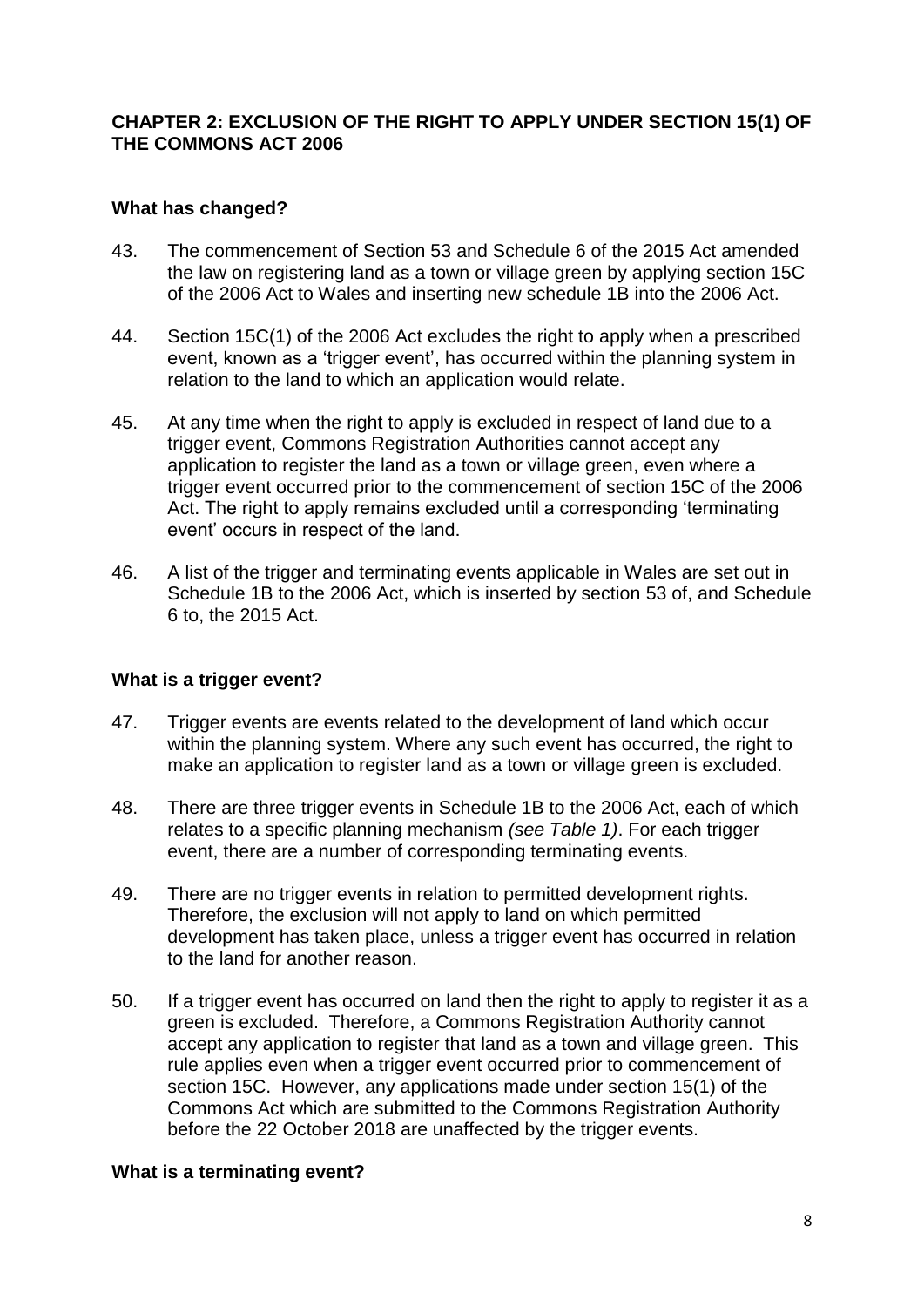51. Each trigger event has corresponding terminating events. Where the right to apply has been excluded due to a trigger event occurring, if one of the corresponding terminating events occurs, this will mean the right to apply becomes exercisable again and it will be possible to apply to register land as a town or village green.

*Table 1:* 

*Trigger and terminating events set out in Schedule 1B to the Commons Act 2006, as inserted by section 53 of, and Schedule 6 to, the Planning (Wales) Act 2015*

| <b>Trigger Events</b>                                                                                                                                                                                                                                  | <b>Terminating Events</b>                                                                                                                                                                                                                                                                                                                                                                                                                                                                                                                                                                                                                                                                                     |
|--------------------------------------------------------------------------------------------------------------------------------------------------------------------------------------------------------------------------------------------------------|---------------------------------------------------------------------------------------------------------------------------------------------------------------------------------------------------------------------------------------------------------------------------------------------------------------------------------------------------------------------------------------------------------------------------------------------------------------------------------------------------------------------------------------------------------------------------------------------------------------------------------------------------------------------------------------------------------------|
| 1. An application for planning permission for<br>development of the land is granted under the<br>1990 Act, or a direction that planning<br>permission for development of the land is<br>deemed to be granted is given under section<br>90 of that Act. | (a) Where the planning permission is subject<br>to a condition that the development to which<br>it relates must be begun within a particular<br>period, that period expires without the<br>development having been begun.<br>(b) On the expiry of the period specified in a<br>completion notice, the planning permission<br>ceases to have effect in relation to the land<br>by virtue of section 95(4) of the 1990 Act.<br>(c) An order made by the local planning<br>authority or the Welsh Ministers under<br>section 97 of the 1990 Act revokes the<br>planning permission or modifies it so that it<br>does not apply in relation to the land.<br>(d) The planning permission is quashed by a<br>court. |
| 2. A local development order which grants<br>planning permission for operational<br>development of the land is adopted for the<br>purposes of paragraph 3 of Schedule 4A to<br>the 1990 Act.                                                           | (a) The permission granted by the order for<br>operational development of the land ceases<br>to apply by virtue of a condition or limitation<br>specified in the order under section 61C(1)<br>of the 1990 Act.<br>(b) A direction is issued under powers<br>conferred by the order under section 61C(2)<br>of the 1990 Act, with the effect that the grant<br>of permission by the order does not apply to<br>operational development of the land.                                                                                                                                                                                                                                                           |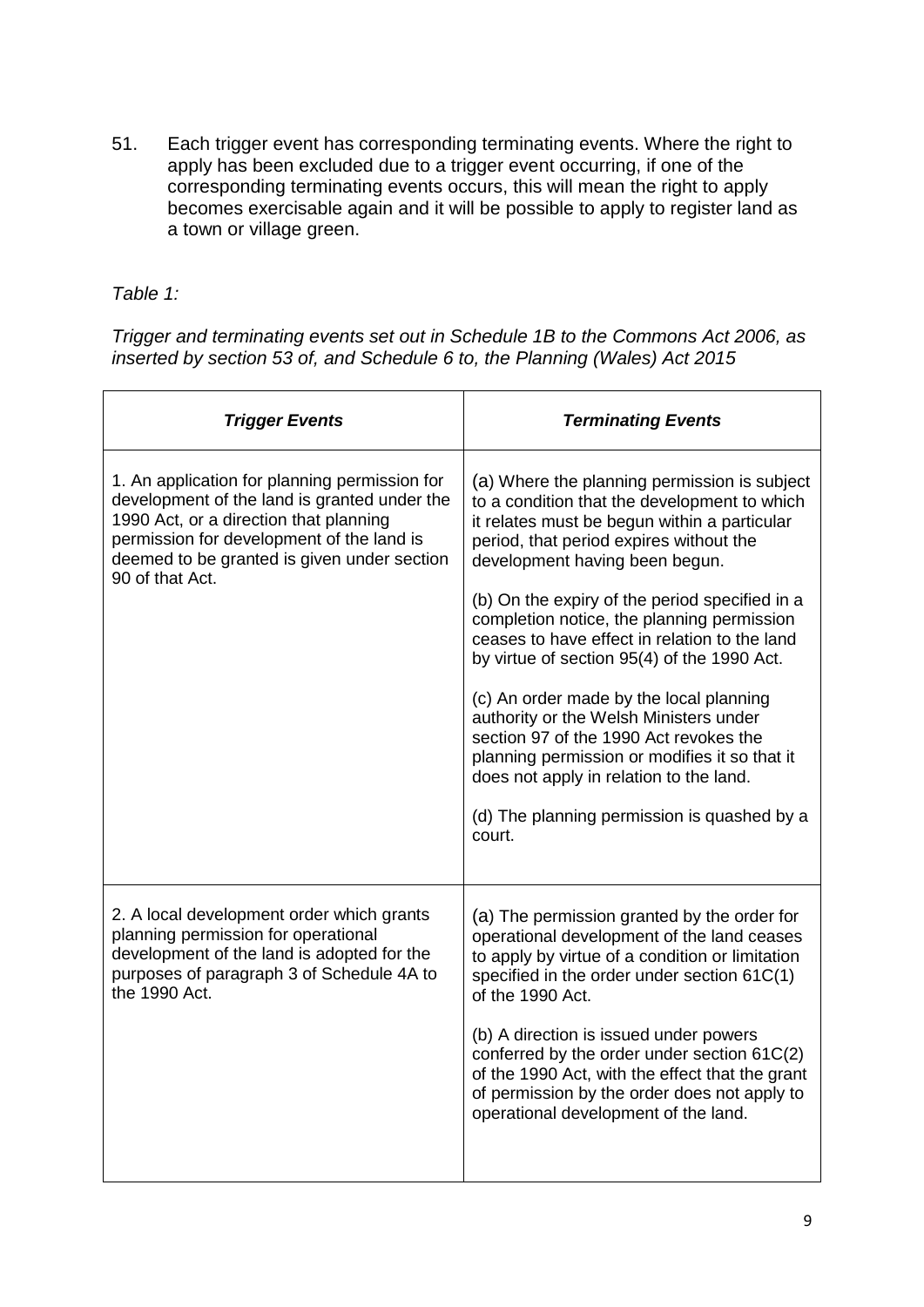|                                                                                                                       | (c) The order is revised under paragraph 2 of<br>Schedule 4A to the 1990 Act so that it does<br>not grant planning permission for operational<br>development of the land.<br>(d) The order is revoked under section<br>61A(6) or 61B(8) of the 1990 Act.<br>(e) The order is quashed by a court.                                                                                                                                                                                                                                                                      |
|-----------------------------------------------------------------------------------------------------------------------|-----------------------------------------------------------------------------------------------------------------------------------------------------------------------------------------------------------------------------------------------------------------------------------------------------------------------------------------------------------------------------------------------------------------------------------------------------------------------------------------------------------------------------------------------------------------------|
| 3. An order granting development consent for<br>development of the land is made under<br>section 114 of the 2008 Act. | (a) The order granting development consent<br>ceases to have effect by virtue of section<br>154(2) of the 2008 Act.<br>(b) An order made by the Secretary of State<br>under paragraph 2 or 3 of Schedule 6 to the<br>2008 Act changes the order granting<br>development consent so that it does not<br>apply in relation to the land.<br>(c) An order made by the Secretary of State<br>under paragraph 3 of Schedule 6 to the 2008<br>Act revokes the order granting development<br>consent.<br>(d) The order granting development consent<br>is quashed by a court. |

# **Who is affected by the change?**

- 52. Both Commons Registration Authorities and prospective applicants will be affected by these changes in determining whether the right to apply has been excluded in relation to land.
- 53. Commons Registration Authorities cannot consider an application to register land as a town or village green where the right to apply has been excluded for the land, unless the application was made before 22 October 2018. Therefore, they will need to determine whether the right to apply has been excluded or not, even in circumstances where a prospective applicant is not aware of any exclusion.
- 54. Where Commons Registration Authorities know an application to register land as a town or village green is imminent, although the right to apply has been excluded in respect of the land, they may wish to advise prospective applicants the right to apply has been excluded. However, they will need to be certain the right is not exercisable if they elect to do this, however, this intervention could prevent wasted effort on the part of prospective applicants.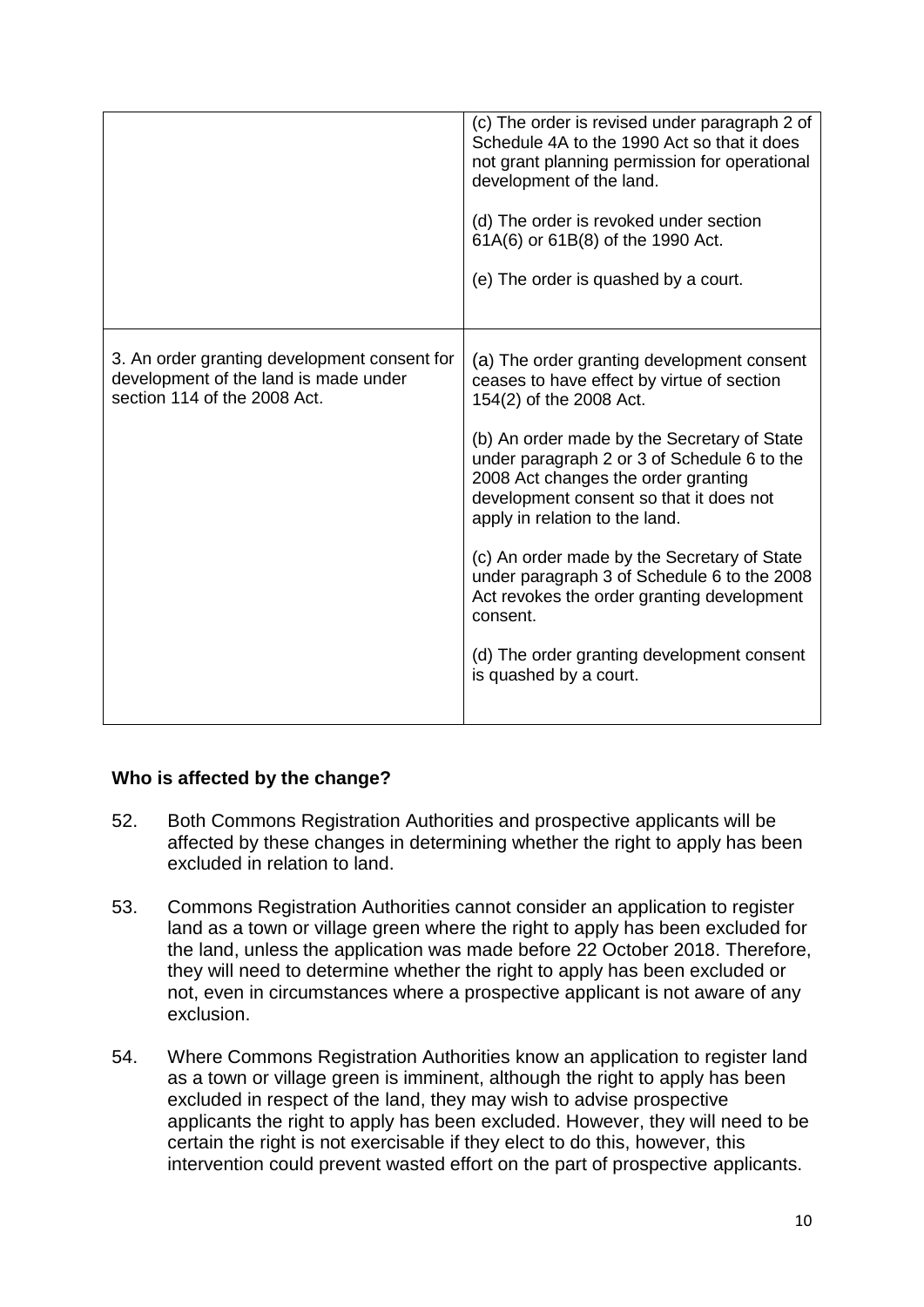- 55. Although depositing a landowner statement under section 15A of the 2006 Act brings to an end any period of recreational use 'as of right' over the land to which the statement relates, section 15(3)(c) of the 2006 Act provides a period of grace in which an application to register land as a town or village green can be submitted, following the deposit of a landowner statement. In Wales, this period is two years<sup>4</sup>.
- 56. When determining whether an application under section 15(1) of the 2006 Act may be made within the period of grace allowed by section 15(3)(c) (i.e. where recreational use of the land as of right has ceased), any period during which the right to apply is excluded by a trigger event is to be disregarded.
- 57. Therefore, the two year period of grace would pause when a trigger event occurs, and if a corresponding terminating event subsequently occurred, then the period of grace would start running from where it left off.
- 58. For example, a trigger event occurs in relation to land at a time when six months of the grace period remains. If a corresponding terminating event occurs on that land, then the period during which the right to apply was excluded will be disregarded and there would be a further six months during which an application for registration of land as a green could be made.

## **How will Commons Registration Officers know if the right to apply is excluded?**

- 59. Where an application is received to register land as a town or village green, Commons Registration Officers will need to contact the relevant local planning authority ("LPA") to which the application relates and the Planning Inspectorate, for written confirmation of whether any trigger or terminating events have occurred on the land to which the application relates.
- 60. LPAs and the Planning Inspectorate will need to know what land is affected before confirming whether any trigger or terminating events have occurred, therefore, Commons Registration Officers will be required to provide them with a map of the land to which an application relates.
- 61. If a trigger event has occurred but a corresponding terminating event has not, then the right to apply is excluded, in which case Commons Registration Officers must refuse to accept the application.
- 62. However, although a trigger event may have occurred in relation to land, a corresponding terminating event also could have occurred, meaning that the right to apply is again exercisable. If confirmation of whether a corresponding terminating event has occurred is not sought then Commons Registration Officers cannot know for certain that the right to apply is excluded.

**<sup>.</sup>**  $4$  Section 15(3A)(b) of the Commons Act 2006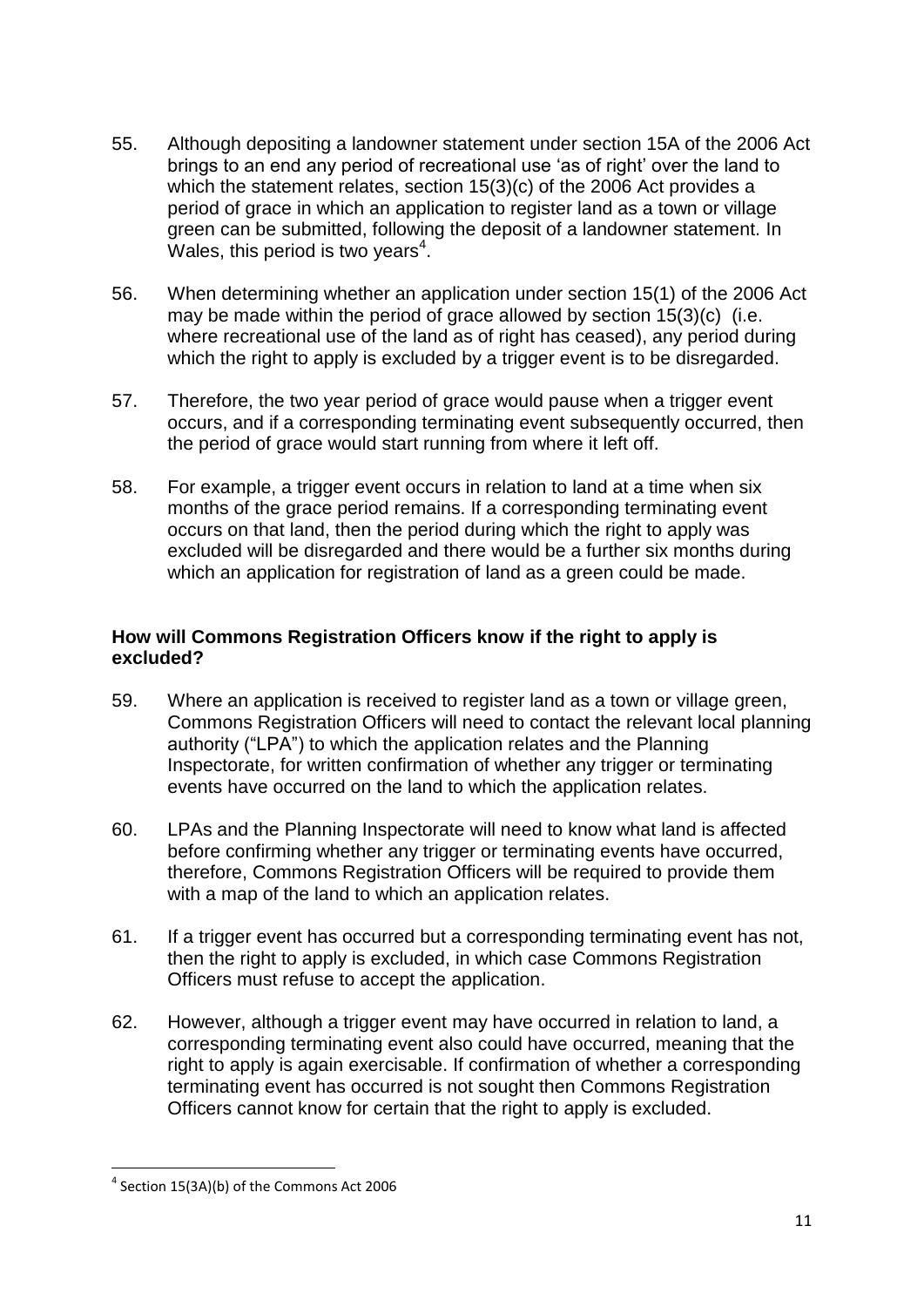- 63. In summary, in terms of section 15C of the Commons Act 2006, Commons Registration Officers can only consider an application to register land as a town or village green where either:
	- No trigger event has occurred; or
	- A trigger event has occurred, however, a corresponding terminating event has also occurred in relation to the land.

#### **Should Commons Registration Authorities check whether the right to apply has been excluded before formally accepting applications to register land as a town or village green?**

- 64. It is advisable to seek confirmation whether the right to apply has been excluded or not in relation to land before formally accepting or acknowledging receipt of an application to register land as a town or village green because applications should not be accepted by Commons Registration Authorities if the right to apply has been excluded.
- 65. However, this will not prevent Commons Registration Authorities from speaking to applicants on the telephone to confirm physical receipt of an application, if requested by applicants, although Commons Registration Authorities must explain this would not constitute formal acknowledgement or acceptance of an application.

### **Who are the relevant Local Planning Authorities?**

- 66. Generally, land which could potentially be registered as a town or village green will be located within a single unitary authority boundary.
- 67. However, in circumstances where land extends beyond the boundary of a single unitary authority, each of the unitary authorities in which the land is located will be considered a relevant LPA. Therefore, each should be contacted to confirm whether a trigger or corresponding terminating event has occurred in relation to its portion of the land.

### **Circumstances where exclusion applies to only part of the land**

68. For the portion(s) of land which is not subject to exclusion, an application to register land as a town or village green should proceed. However, the portion(s) of land on which the right to apply has been excluded, Commons Registration Authorities must inform applicants the portion(s) of land on which the right to apply has been excluded cannot be considered for registration as a town or village green.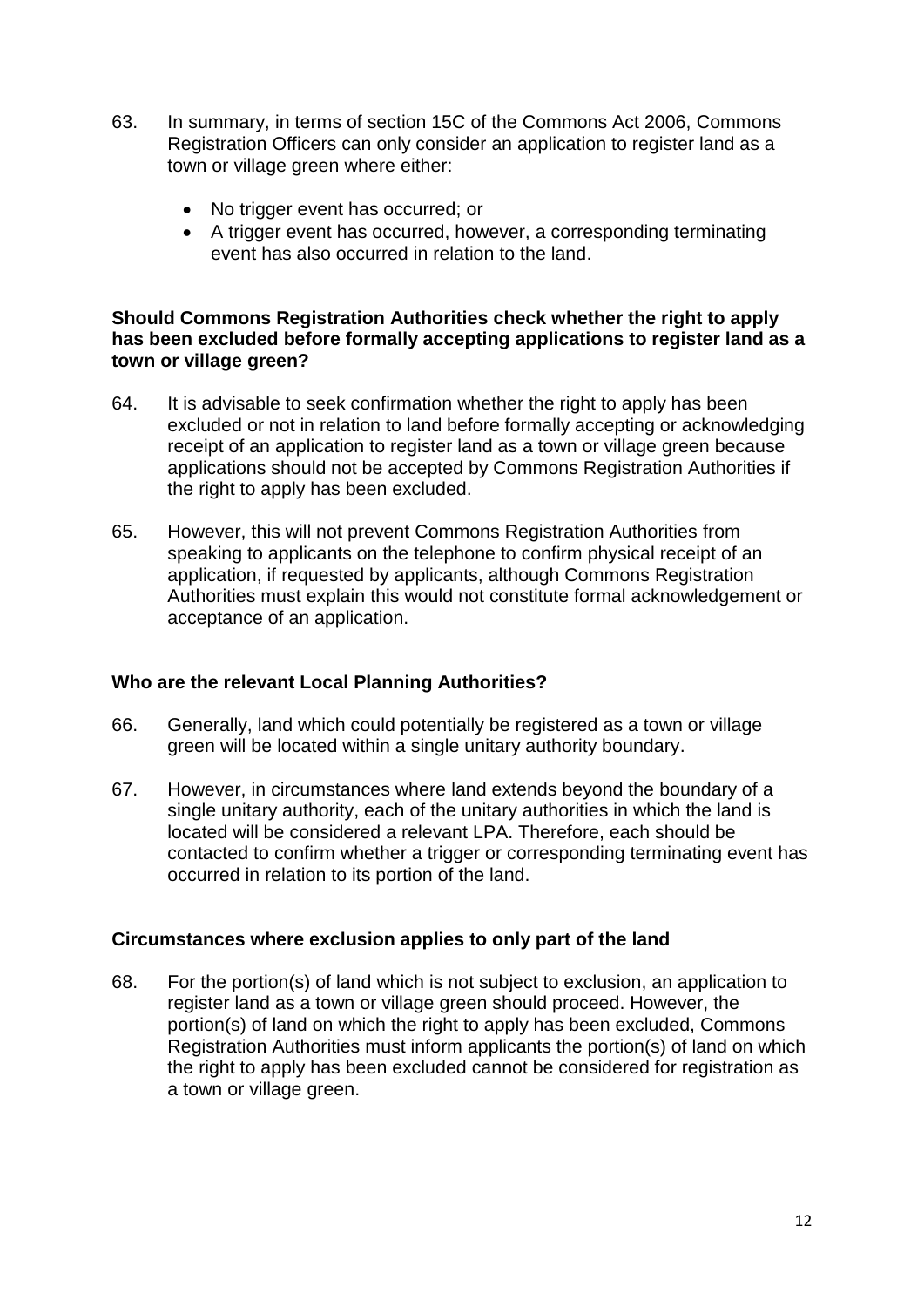#### **What happens where a trigger event and its corresponding terminating event has occurred on land?**

- 69. In these circumstances, the right to apply for registration as a town or village green is again exercisable and Commons Registration Authorities may accept applications for consideration.
- 70. However, this is only in circumstances where only one trigger event has taken place in relation to the land. If another trigger event(s) has occurred with no corresponding terminating event the right to apply for registration is again excluded until a corresponding terminating event relating to the trigger event occurs.